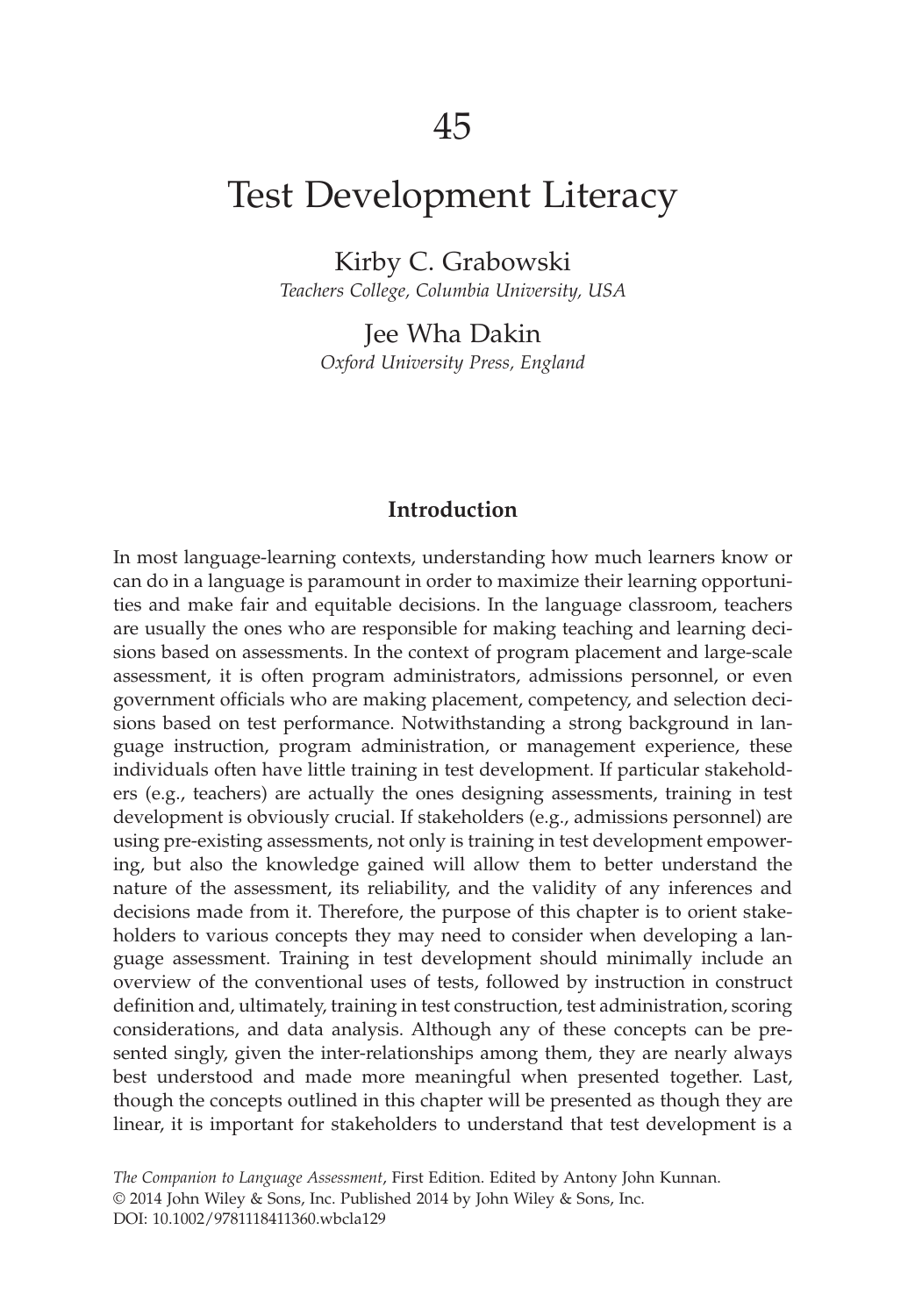process that is cyclical and iterative in nature. In other words, test developers often move back and forth between the stages as they gather more information, refine their constructs, revise their test specifications and tasks, and adjust their scoring methods to best suit the needs of their context.

# **Conventional Uses of Tests**

The first thing that any test developer needs to determine is the way in which a test will be used; in other words, what kinds of test-score inferences and scorebased decisions will be based on the information gathered from the test. For instance, test users may be interested in stratifying students into ability levels for an adult English as a second language (ESL) program and are, therefore, interested in making placement decisions. A teacher in a language program may be interested in measuring students' mastery over material taught in the class in order to determine whether or not an individual student can pass onto the next level. In this case, achievement or progress decisions are relevant. A university administrator may be interested in making decisions about an international applicant's ability to perform at a high enough level to succeed in a rigorous English-medium academic environment. In this case, competency decisions are relevant. Or perhaps a curriculum developer tasked with creating targeted training materials is interested in diagnostic decisions based on information gathered from a measurement of the strengths and weaknesses of remedial students with respect to their writing ability. These different uses and many others can be categorized into conventional types of tests.

Placement decisions are typically based on information gathered from a placement test. Placement tests should be designed with a particular course of instruction or curriculum in mind (e.g., a conversational English course). In other words, the content on the test should directly reflect the type of course content found within the program in which the test takers will be placed (e.g., conversational English and not academic English). The test content should also correspond to the range of ability of the students in the program itself (e.g., from beginner to advanced levels). This correspondence can help maximize the test scores' alignment with particular ability levels within the program.

Achievement decisions are typically made in instructional domains where the stakeholders are interested in gathering information about the extent of the test takers' mastery over the material taught, or the learners' progress, or both. Traditional classroom tests (e.g., unit tests, midterms, final exams) are all classic examples of achievement tests. They usually measure what students have learned as a result of a certain period of instruction. The test content for these types of tests is generally a direct and fairly narrow reflection of the course material (e.g., textbook, syllabus, teaching or learning objectives).

Selection and gatekeeping decisions are typically based on (large-scale) proficiency tests. Admissions officers or human resources personnel may be interested in gathering information about potential applicants' level of language proficiency to determine whether they are suited to the demands of the coursework or job requirements. The sampling of content for proficiency tests such as these is usually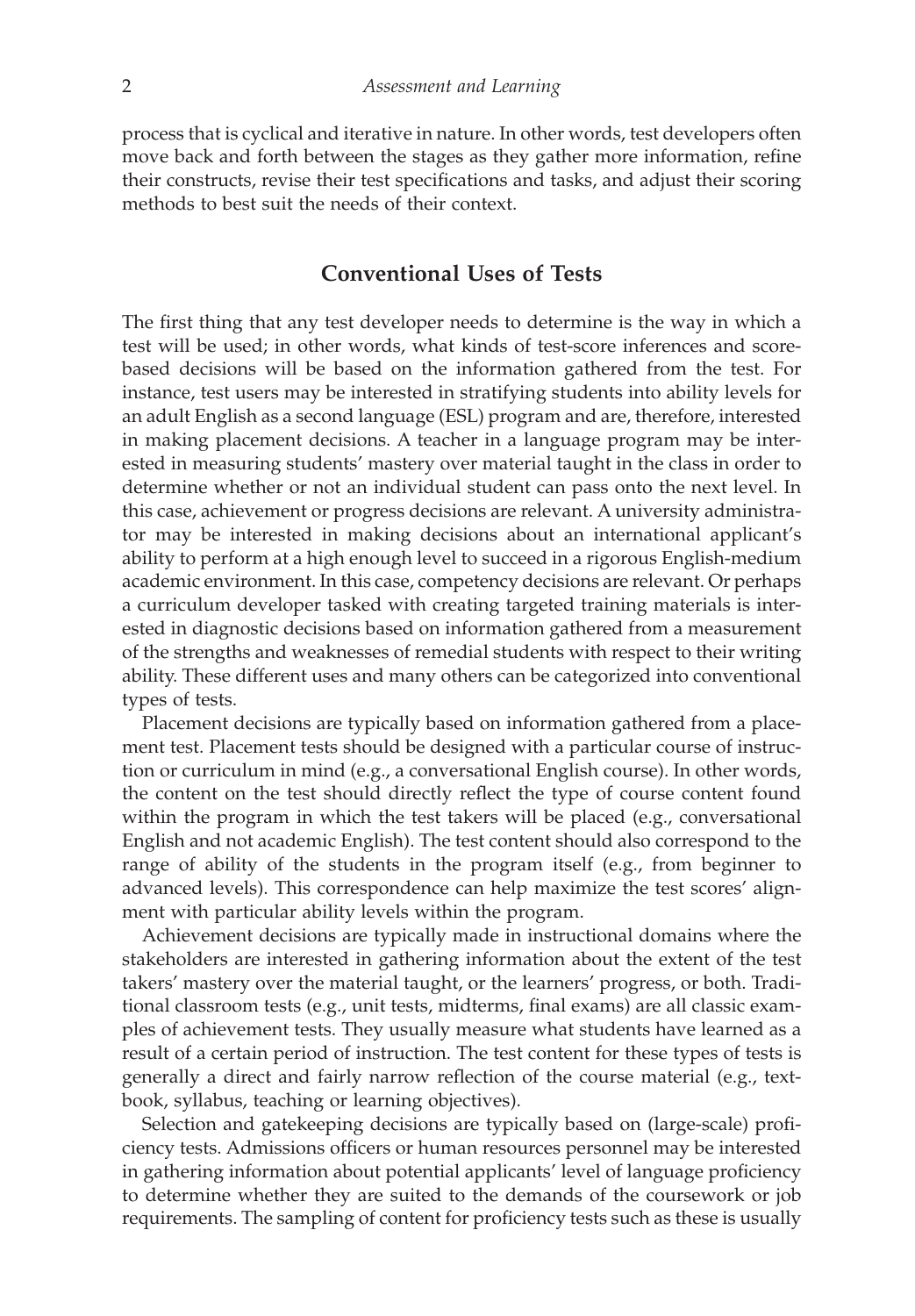very broad, is context independent (i.e., the content is not tied to any particular course of instruction), and can be general, academic, or work-related in focus. Scores from proficiency tests are also sometimes used for making program placement decisions or exit decisions if a close correspondence can be shown between the test content and the content from the learning context.

Diagnostic decisions are typically based on information gathered from assessments expressly designed to reveal the test takers' strengths and weaknesses. In terms of test content, test developers usually need to cast a fairly wide net since they may not have specific expectations about what the test takers should know or can do before taking the test. The inferences based on the information gathered can result in decisions about the format, content, or both of teaching and learning on a relatively small scale, such as in a classroom, or they may result in program or administrative reform on a larger scale, such as in transforming a curriculum to meet changing educational standards. Many different types of tests can be used for diagnostic decisions; however, if they are not designed with this purpose in mind, the information gathered may be more or less useful depending on how fine-grained it is and how far the test content is aligned with the teaching and learning context in question.

# **Test Development**

# Construct Definition

Once the use of the test and the types of decisions that are to be based on test scores have been determined, it is then up to test developers to define what the test is supposed to measure. This step should occur before the test itself is constructed. In the context of a language program, it is the responsibility of the test developer (in many cases, the teacher) to make sure that the test is adequate and appropriate in gathering information about the learners (e.g., their level of proficiency or competency). The targeted ability in question is the construct that the test is designed to measure. Construct definition is the first step in making sure that test construction is as systematic as possible.

There are a number of different ways in which constructs can be defined. One way is a construct definition based on a theory about language or language learning. This approach is typically taken when test developers are interested in designing a proficiency test, though it may be used for other types of tests as well. Test developers typically define language proficiency in terms of skills (listening, speaking, reading, writing), elements (grammar, vocabulary, phonology), or both, and may or may not integrate certain skills based on the perceived target language use (TLU) domain (i.e., the way or ways in which the language will be used in the context outside the test). Test developers may also define the construct in terms of a syllabus, textbook, or course objectives, and use these sources as a basis for choosing test format and content. Somewhat differently, constructs in standardsbased assessment are defined in terms of teaching or learning standards, or both, which are then used to target abilities on a test. Although syllabi, textbooks, objectives, and standards (which are typically used as a basis for construct definition for classroom tests, placement tests, and standards-based assessments) are often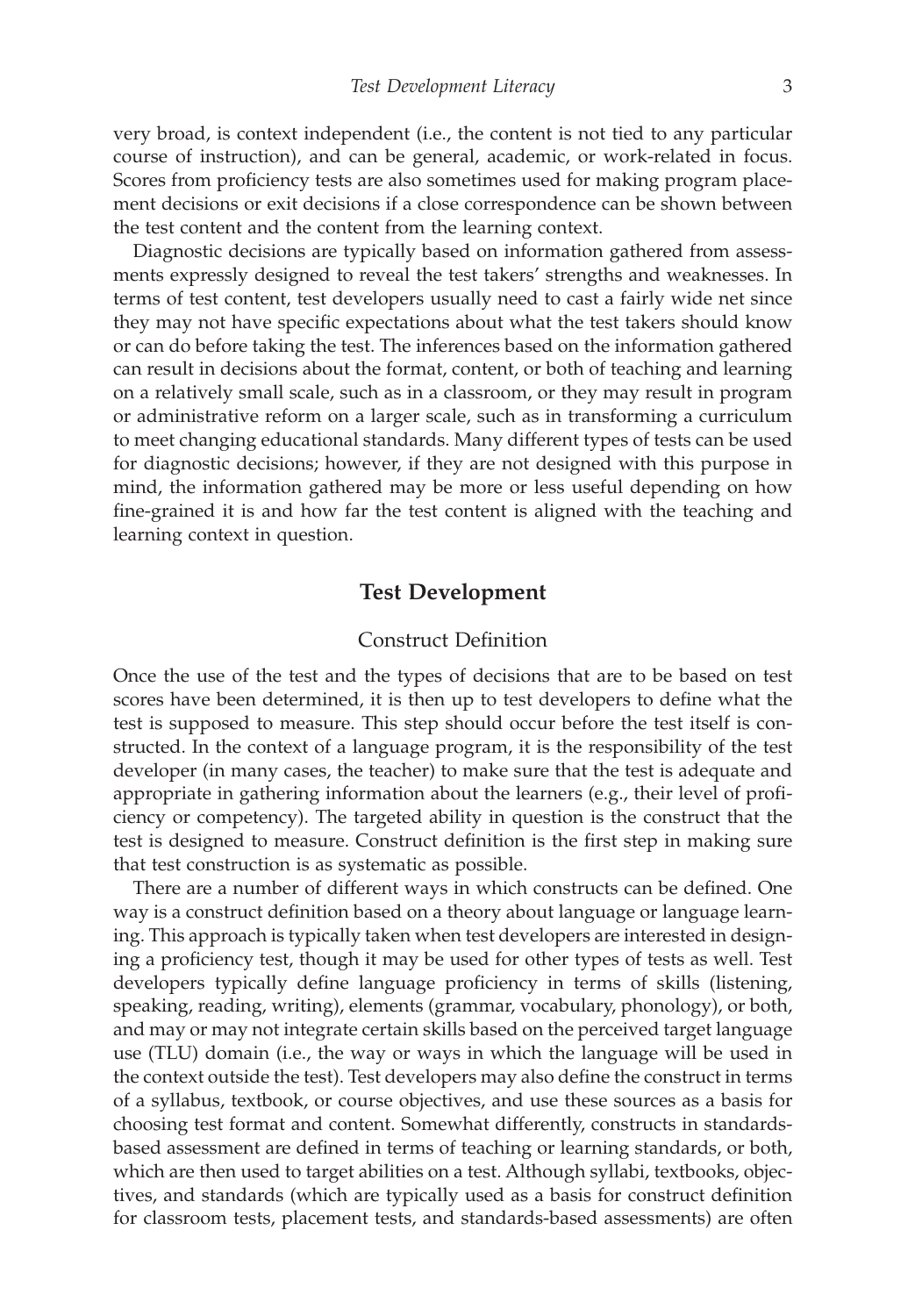not explicitly linked to a theory of language and language learning, they are ideally informed by one, though this is not always the case. Chapelle (1998) offers a more comprehensive guide for construct definition including a number of different approaches and theoretical considerations for each.

Constructs under measure are often most transparent for test users in tests with performance-based tasks, where a rubric is used. For instance, if test takers are given ratings on a speaking test based on their performance with respect to grammatical accuracy, meaningfulness, organizational competence, and sociolinguistic competence, speaking ability is being explicitly defined in terms of these components. Therefore, when test developers are interested in including certain domains on a scoring rubric, they need to be mindful that these criteria represent the construct measured on the test. If there is a mismatch between what the test developer perceives as the construct being measured and what is actually being given a score on the test, the validity of the inferences and decisions being based on the test scores may be called into question. Compare this with multiple choice (MC) and limited production tasks where test users are often provided with no explicit representation of what is being measured on the test. In this case, it can be more difficult to see any explicit connection between the tasks on the test and the construct underlying it.

In order to trace how construct definition informs test development, take the example of academic writing for graduate students. In order to create a construct definition, a test developer would first need to ask the question: What is academic writing for graduate students? In other words, what does academic writing look like at the graduate level? What are the characteristics of this type of writing? Where is there potential for variation among writers? Since second language writing is the point of focus here, the test takers' control over grammatical accuracy and complexity, the sophistication and range of vocabulary used, the formality of the tone, and word choice, among other considerations, may be important to the measure of academic writing ability. The organization of the writing will most likely be of concern, as well as the development of the topic and the coherence of the ideas expressed. So, the construct definition might be that academic writing ability can be explained in terms of language knowledge, organizational knowledge, and topical knowledge. This is by no means an exhaustive list, but these are typical considerations used in a definition of academic writing. It is important to remember that a construct definition is simply defining what the target of measurement is—it is not the measurement itself. A test developer would still need to figure out how academic writing ability would best be measured for their purposes. Specifically, the test developer would first need to outline the ways in which academic writing is used in the university context before creating the actual test. This is where the TLU domain comes in. (See Chapter 46, Defining Constructs and Assessment Design.)

# Defining the TLU Domain

Before test construction can begin, test developers need to first answer questions about where the test takers are ultimately going to be using the language—be it in an English-medium academic context, in an ESL or English as a foreign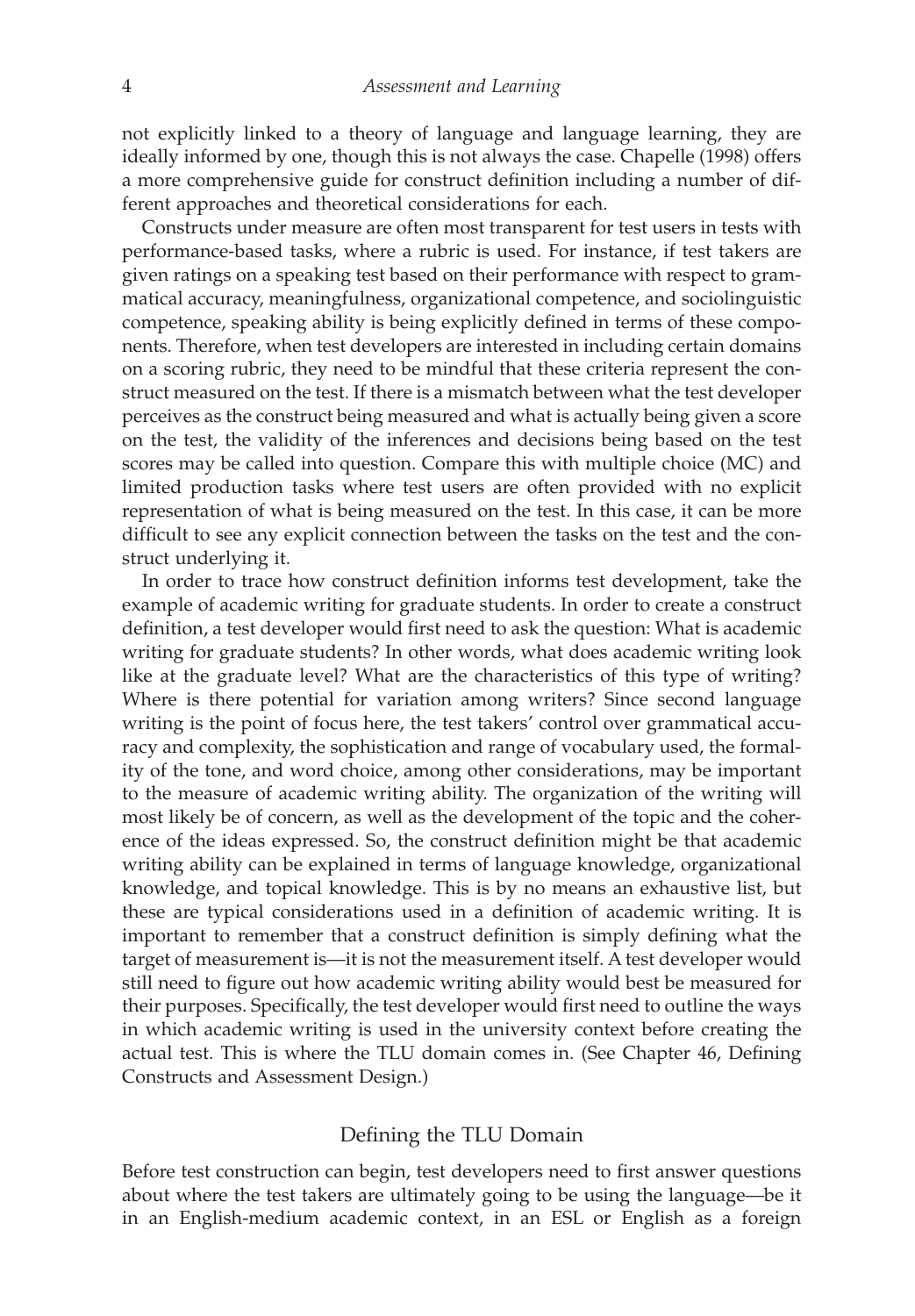language (EFL) environment, in the workplace, solely in a language-instructional context, or some combination of these. Outlining the types of language use tasks in the TLU domain ultimately helps test developers determine the types of tasks the test takers should be asked to perform on a test. In other words, test tasks are ideally drawn from or based on real-life language use tasks that the test takers need to perform in the TLU domain. For example, if learners in an academic English course will ultimately be using the language in an Englishmedium university environment, the TLU domain will be primarily academic, including the language used in the classroom, office hours, and formal meetings, but it may also include the language used during more informal interactions, such as social events. Thus, on a test, perhaps these learners will be asked to perform a variety of tasks, including summarizing a lecture, giving an opinion about an article, asking a professor for an extension, or inviting a friend to a discussion group, that are a reflection of the TLU domain. If the course were specifically focused on academic writing as in our example above, perhaps the TLU domain would more narrowly include specific types of writing seen in an academic context, such as essays, research articles, conference papers, annotated bibliographies, technical reports, and critical reflection papers. Even though these different types of writing all tap into the aspects of our academic writing construct (i.e., language knowledge, organizational knowledge, and topical knowledge), there may be variability in writer performance with respect to these elements depend-

ing on the type of writing they are asked to perform. Therefore, it is crucial that test developers have a clear idea of which language use tasks in the TLU domain elicit the most representative sample of the test takers' ability, so that, when it comes time to construct the test, the developers are able to choose test tasks that provide the best information about what the test takers know and can do. In this case, out of the many TLU tasks that learners may perform in a real-life university context (e.g., essays, research articles, conference papers, annotated bibliographies, technical reports, and critical reflection papers), given time and resource constraints, a test developer will probably need to select one (or two) types of academic writing tasks to include on a test. More than likely, a test developer will choose an academic essay for the test since the other types of academic writing require too much research or topical knowledge for a testing context. However, it is still important to bear in mind the importance of implementing a systematic framework of test specifications when constructing the actual test, even if a test developer has a basic idea of what the test will look like.

## Test Specifications

Once the TLU domain is defined, test developers can begin the process of test construction. When designing an assessment, details about the test format and content need to first be outlined in a systematic way. Using a systematic process to create a framework within which to develop test tasks ensures that consistency of measurement (i.e., reliability) is maximized and unwanted variability due to the test method is minimized. This procedure entails designing specifications for the test and test tasks. Creating test specifications within a framework also allows for parallel forms of a test to be more easily created if that is the need of the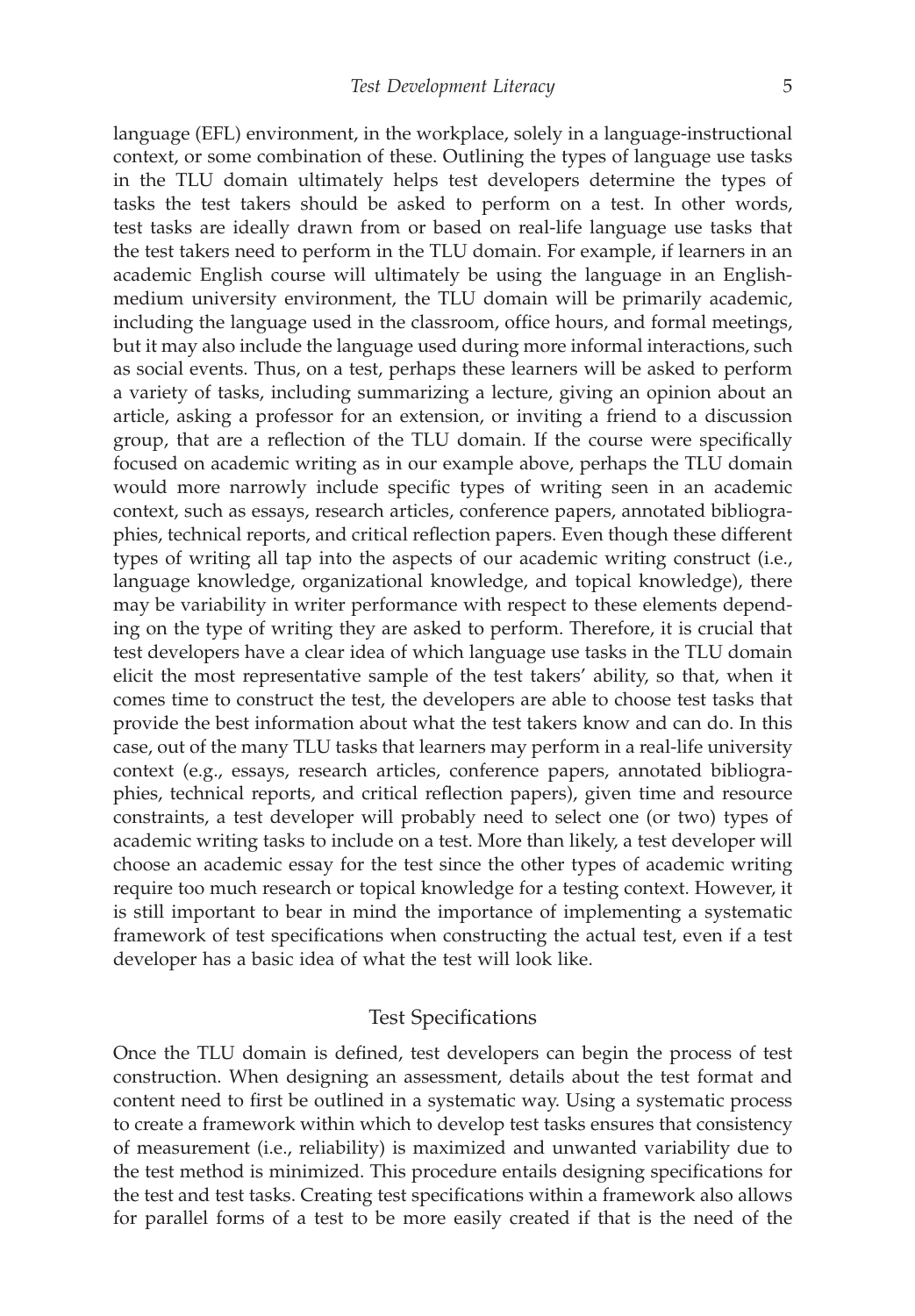stakeholders. In the context of a classroom, specifications can help to ensure that the test correctly relates to a teaching syllabus or other features of the teaching and learning context. In a more high stakes situation, specifications are important because they bolster test quality and help to demonstrate that the decisions based on test scores are fair and valid. Finally, test specifications, and task specifications more specifically, can be used to link the test tasks to the TLU domain, which will help ensure a precise measure of the learner's language ability in a given context.

Bachman and Palmer (1996) provide a comprehensive framework of specifications that includes both the test as a whole and the characteristics of the test tasks contained within the test. With respect to test characteristics, test developers need to specify the characteristics of the test setting (e.g., participants, location, and time of the test) and the characteristics of the test itself (e.g., overall test instructions, test structure, time allotment, any cut scores for the test, or weighting of test sections). Test developers need to also outline a number of characteristics of the individual tasks within the test as well. These include specifying the individual task instructions, the format, language, topical and strategic characteristics of the input and expected response, scoring method, and the relationship between the input and expected response. Once these elements have been specified, the actual test tasks can be written. (See Chapter 47, Effect-Driven Test Specifications.)

#### Task Types

There are two main classes of task type that test developers need to know: selected response and constructed response. Selected response tasks include conventional MC (gap-fill, sentence completion, etc.), matching (fill-in with lists), and discrimination (true/false, same/different, etc.). The second class, constructed response, can be further subdivided into limited production and extended production task types. Limited production tasks typically involve brief, written responses, including short answer, fill-in-the-blank, cloze (examinee is asked to fill in several blanks within a passage), and discourse completion tasks (DCTs) (examinee is asked to provide lines of text to complete lines in a dialogue). Extended production tasks typically involve longer responses (either written or spoken), such as structured question or information gap tasks, stories, reports, essays, interviews, role plays, and simulations. The selection of a particular task type will depend on the nature of the information that stakeholders need to get from tests. There are many sources of practical information on different task types (e.g., Hughes, 2003; Coombe, Folse, & Hubley, 2007) and some are even tailored to certain skills (e.g., speaking) or specific populations (e.g., K-12 learners). (See Chapter 52, Response Formats.)

In an ideal world, there exists an alignment between the instructional tasks (if the test is to be given in the context of instruction) and the test tasks, and also an alignment between the test tasks and the real-life tasks the test takers will be asked to perform outside of the test. Now, this *authenticity of task* is achieved through the test tasks being a close approximation of the TLU tasks (Bachman & Palmer, 1996); however, sometimes stakeholders are simply interested in gathering information about, for instance, the test takers' knowledge of the past perfect or article usage and, therefore, may develop a quick, MC test. Though perhaps inauthentic,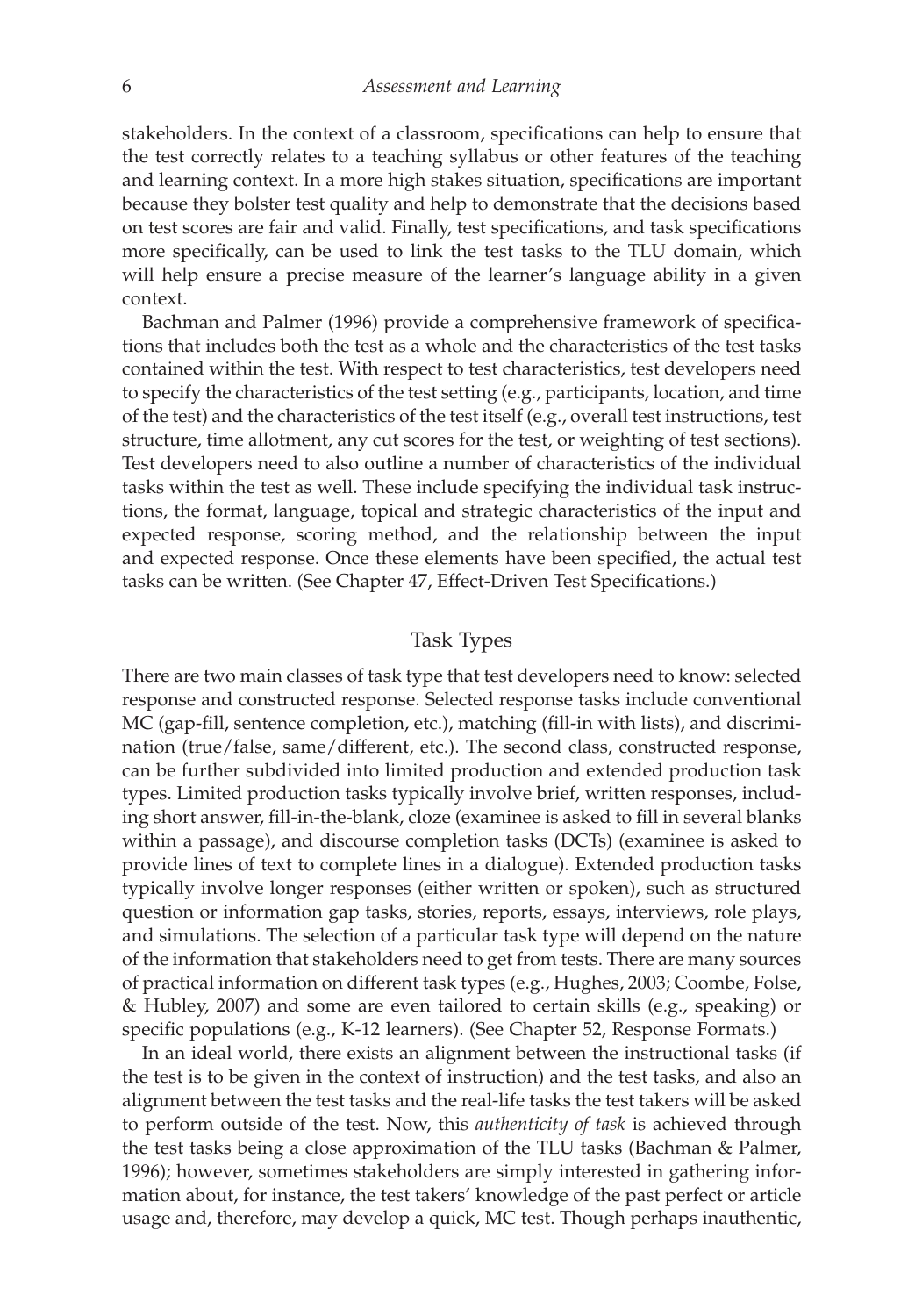this type of test may provide precise and sufficient information for the stakeholders with minimal negative impact in terms of time, resources, and test-taker affect. In other words, no task type is inherently bad. It just depends on the type of information that the stakeholders are interested in gathering. Ultimately, test developers should try to maximize authenticity of task (i.e., create tasks that reflect real-life situations) in their quest to capture the TLU domain in their test tasks, while still being mindful of the effect that task type may have on practicality considerations on the one hand and the types of inferences that can be based (or not) on test performance on the other.

#### Item and Task Writing

The type of item or task that is selected should be a function of the desired outcome (e.g., a learner's ability to comprehend a listening passage) that is being tested (Lane, Haladyna, Raymond, & Downing, 2006). Whether tapping into receptive skills (e.g., reading and listening) or productive skills (e.g., speaking and writing), test developers should design task types that result in the most adequate means of capturing aspects of a learner's language ability. Some task types require expert judgment, necessitating human raters (or machine scoring or both) to evaluate the learners' performance, while other tasks are scored objectively and require no expert judgment (e.g., MC items). Choosing the appropriate item or task format depends on what type of information is needed about the performance of test takers and what decisions are to be made about them. Again, although it is preferable to maximize authenticity of task to have the test reflect the domain in which the test taker will use the language, less authentic item types (e.g., selected response) are often preferable when teachers want to assess, for example, learners' knowledge of grammar (e.g., past conditional), their comprehension of a reading passage (e.g., "What is the best title for the article?"), or their comprehension of a radio program (e.g., "What does the man say is the most current threat to the economy?"). Although selected response items are easily scored, writing items that perform well requires extensive and extended training (Bachman & Palmer, 2010).

Whether writing selected response or constructed response items, there are a few general points to follow. Test items should try to (a) include instructions that are clear, concise, and elicit appropriate responses; (b) tap into a testing point that is connected to the test construct or an instructional objective; (c) follow standard conventions for grammar, punctuation, and spelling (of a particular language variety); (d) include clear and unambiguous language within the item, which helps avoid its being tricky or unanswerable with the background knowledge of the examinees; and when possible, (e) include an example item to minimize ambiguities, especially in the event of introducing a new item type.

Instructions should be given for each task. For selected response tasks in particular, they should be short, concise, and unambiguous, but still provide enough information so that the test taker will be able to fulfill the task. Instructions should elicit the desired output and minimize anything unrelated to the construct. Each item is composed of a "stem," which is usually a one-line question or statement (e.g., "What is the best title for this passage?") or a sentence or dialogue with a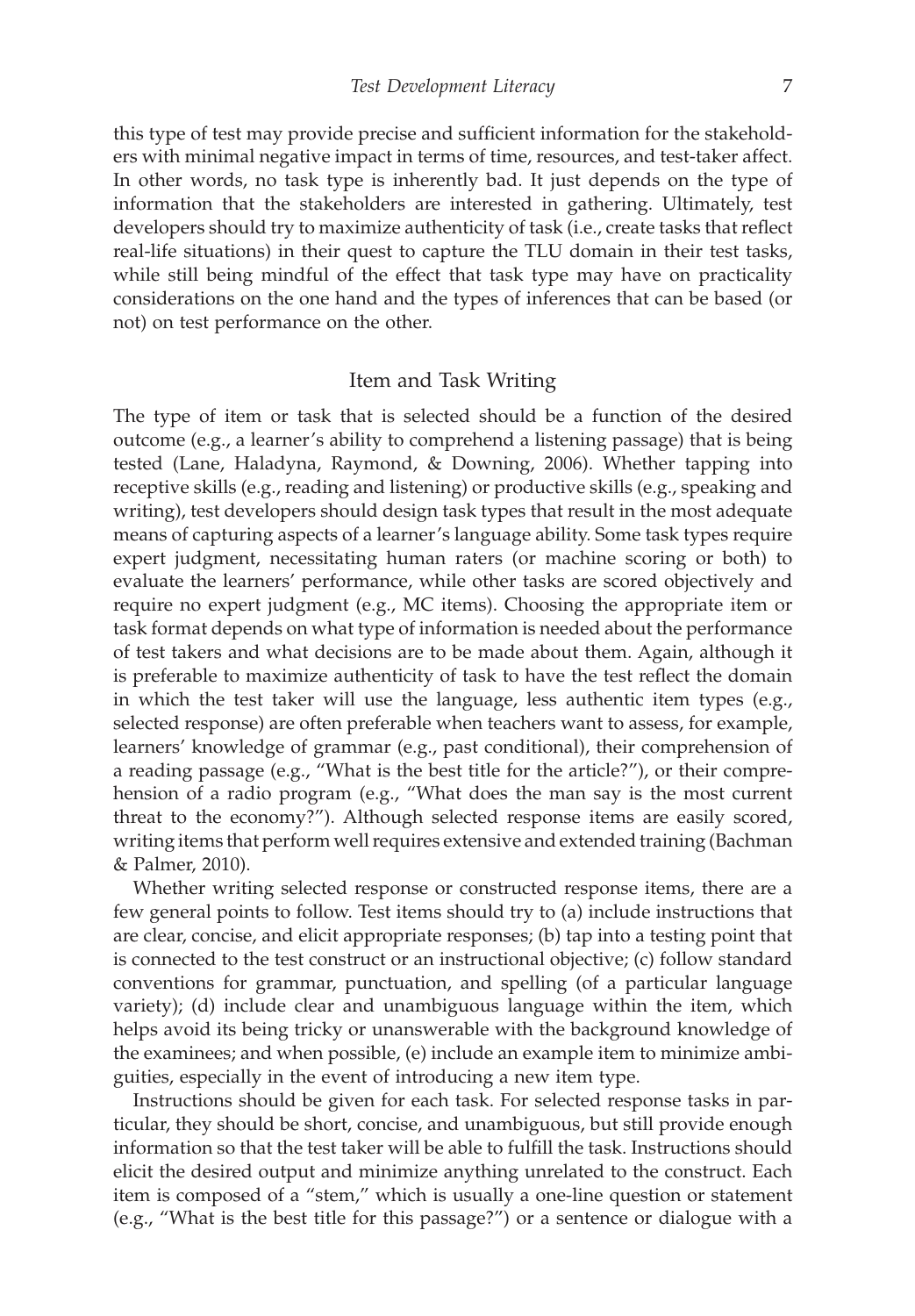| Choose the best answer to complete the sentence. |                   | Instruction line(s)              |           |  |
|--------------------------------------------------|-------------------|----------------------------------|-----------|--|
| Jack:                                            | $How __ you?$     | Stem (in the form of a dialogue) |           |  |
| Sara:                                            | I'm fine. Thanks. |                                  |           |  |
|                                                  | a) is             | Distracter                       | 4 options |  |
|                                                  | b) be             | Distracter                       |           |  |
|                                                  | c) are            | Key                              |           |  |
|                                                  | d) being          | Distracter                       |           |  |

**Table 45.1** Anatomy of an MC item

| Table 45.2 General rules for MC item writing |  |  |  |  |  |  |
|----------------------------------------------|--|--|--|--|--|--|
|----------------------------------------------|--|--|--|--|--|--|

| What to do                                                                                                                   | What to avoid                                                                               |
|------------------------------------------------------------------------------------------------------------------------------|---------------------------------------------------------------------------------------------|
| Measure a single testing point (e.g., write<br>an item measuring tense only rather than<br>tense and word meaning together). | No option should cue another; keep items<br>independent of one another.                     |
| Create distracters that are plausible and                                                                                    | No item should have more than one key                                                       |
| attractive. Avoid illogical distracters.                                                                                     | (correct answer).                                                                           |
| Use vocabulary and grammar consistent                                                                                        | No option should "stick out" from the                                                       |
| with the test takers' level of                                                                                               | others. Item options should look like a                                                     |
| understanding.                                                                                                               | coherent set.                                                                               |
| Employ a similar level of grammatical                                                                                        | Avoid negative forms in the stems and in                                                    |
| complexity when writing options.                                                                                             | the options, when possible.                                                                 |
| Write options that are similar in length.                                                                                    | No option should cancel another one out.<br>Avoid using words like "always" and<br>"never." |
| Include all necessary information in the                                                                                     | Avoid creating an item that taps into more                                                  |
| stem (e.g., if words are repeated in the                                                                                     | than one testing point (e.g., word meaning                                                  |
| options, move them up to the stem).                                                                                          | and morphosyntactic form together).                                                         |

fill-in-the-blank. Stems need to be accurate and contain only the necessary information to target the testing point. Extraneous information will only require more reading on the examinees' part, which might detract from what is the object of measurement. Most MC questions have three or four options, composed of one key and three distracters. The "key" is the correct answer, which should unequivocally be the best answer among the options. Ideally, the three (or two) distracters are equally "distracting," but this rarely occurs. Typically, only one or two distracters are chosen by examinees at lower levels of ability. Table 45.1 exemplifies the anatomy of an MC item.

Before attempting to write test items, it is important to be aware of what to do and what to avoid. Table 45.2 outlines some general rules to keep in mind.

Since writing successful MC items is often challenging, test developers should reconsider using MC items unless there is a process of item analysis, whether qualitative or quantitative, that aims to evaluate the test content. Seeking the help of qualified experts to look at the content of the test and the items themselves can be helpful, but the item review process should be as systematic as possible, including, at a minimum, the use of item-writing checklists.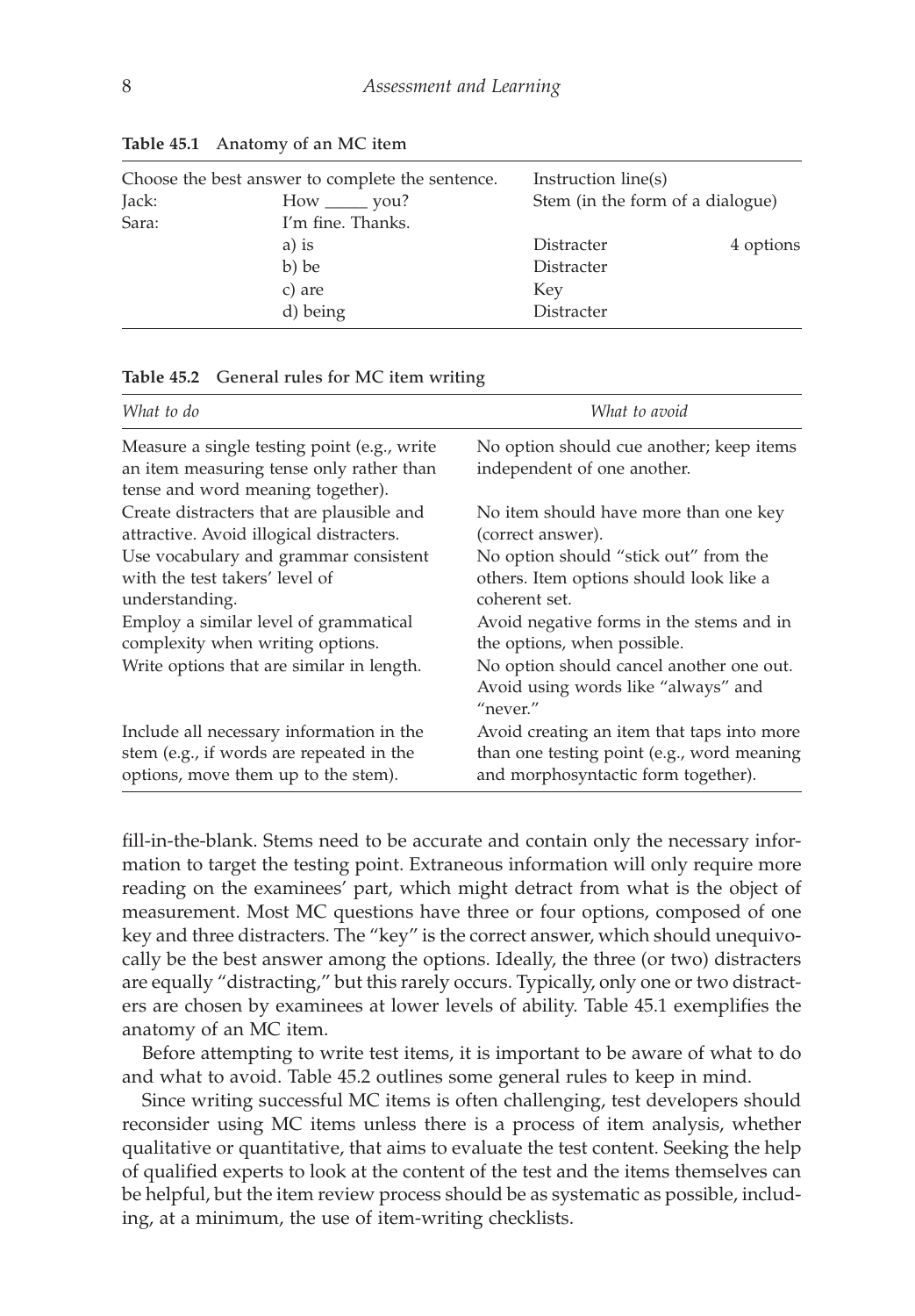As an alternative, constructed response tasks, when designed well, can provide stakeholders with a great deal of information about test takers. Since more learner output is encouraged in this item type, there are more opportunities for the stakeholders to directly view the evidence of what the test takers can do in a given task. The challenge comes in honing the prompt to elicit the targeted response from the test taker. For example, prompts that are too generally worded will result in wide variability in test takers' responses. More narrowly focused prompts will lessen ambiguity and will help focus the test takers into providing the desired language, structure, or both for a given task (Bachman & Palmer, 2010). (See Chapter 48, Writing Items and Tasks.)

What is most important in writing items and tasks is that they adhere to the test specifications as written by the test developer, since they refer back to the construct or instructional objectives. Many testing organizations compose elaborate item-writing guidelines or checklists, which can provide indispensable guidance for novice and experienced test writers alike. Documents such as these typically include example items that help add clarity and purpose to a test writing session. Test developers working with a team of test writers should consider creating a set of guidelines for a given test. Finally, asking a colleague who does not have familiarity with the test takers to give feedback on a newly revised test can also be a valuable exercise (Davidson & Lynch, 2001).

Ultimately, no matter what kind of items or tasks are used, issues of test fairness must always be addressed so that stakeholders can determine whether the difference in examinees' test performance involves factors that are related or unrelated to the examinees' true language ability. Kunnan (2004) creates a Test Fairness Framework in which he suggests how test developers can make mindful decisions about possible systematic bias related to (a) dialect, content, and topic, and (b) group performance (e.g., gender, age, language group, etc.). When such biases are identified, Kunnan recommends flagging these items for a thorough content review, from which decisions about reviewing, modifying, or deleting items can be made. (See Chapter 66, Fairness and Justice in Language Assessment.)

# **Test Administration**

Although test developers may not necessarily be the administrators of a test, they, too, need to consider a number of variables that may affect test performance, and how these things relate back to test development. If the test administrator is also the test developer, they likely have even more information at their disposal to minimize unwanted variability in scores due to the administration process. First, the test environment should be comfortable and free of unwanted distractions (e.g., construction noise outside a classroom during a listening test). Second, test takers will feel more prepared if the format and content of the test tasks are familiar (e.g., ones similar to those they have previously encountered during classroom instruction) or the tasks reflect the TLU domain. Third, test takers should be given access to as much information about the test as possible without unfairly advantaging some test takers over others (or giving them the answers, obviously). Practices such as mock exams and giving out copies of the rubric well in advance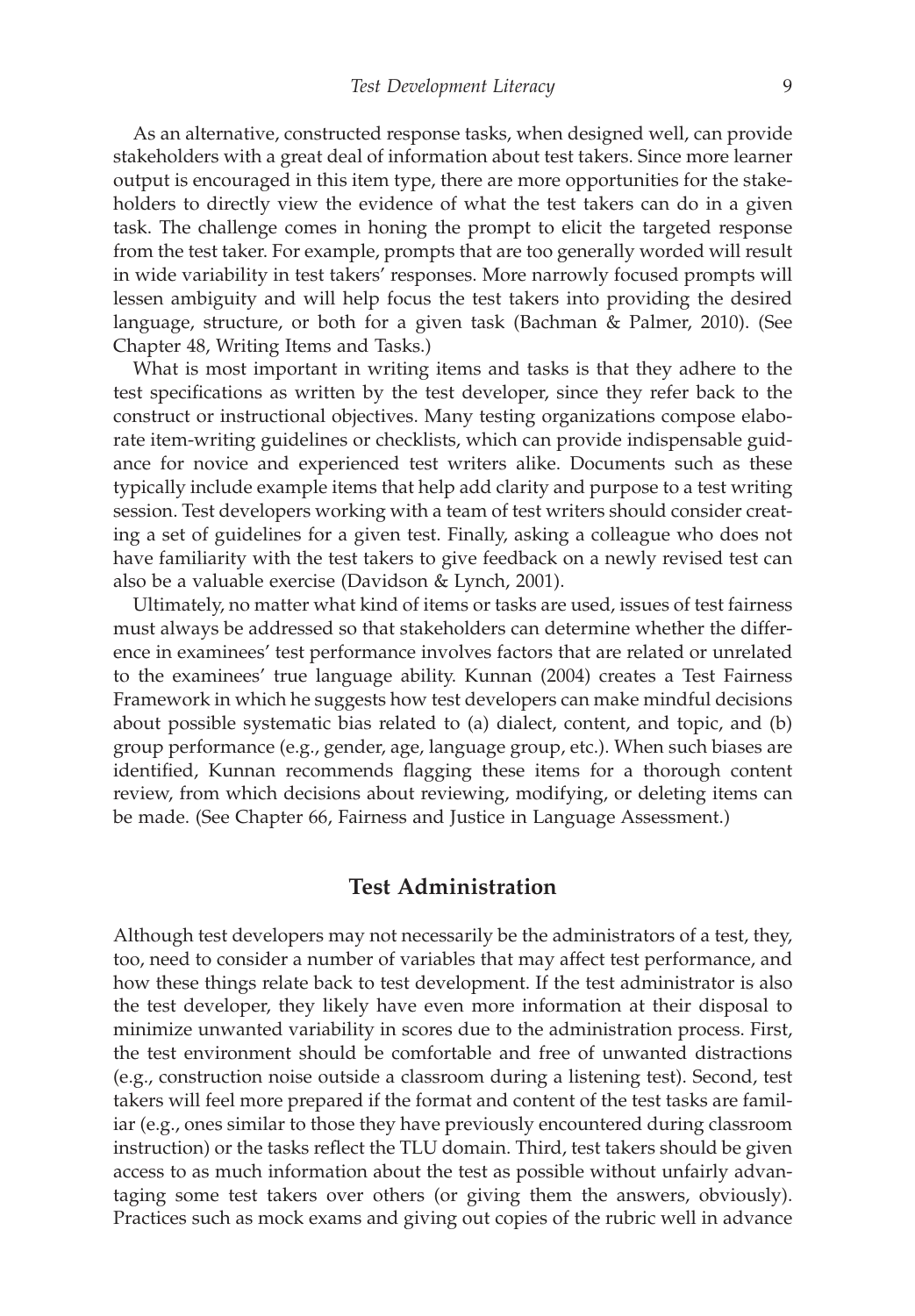can maximize test-taker performance. Transparency is key in helping the test takers feel prepared, relaxed, and focused during a test.

Some test developers are interested in obtaining feedback, either before, during, or after the test administration, in order to improve a test for future administrations. This feedback may include information about the test administration or the test items or tasks themselves. It is important to keep in mind that asking the test takers to complete a checklist, questionnaire, or interview during a live administration of a test can induce anxiety in some. Although it is possible to minimize the negative impact of such information-gathering techniques, it is preferable to obtain feedback during a pilot version of the test. (See Chapter 53, Field Testing of Test Items and Tasks.)

It is also important to note here that despite efforts made by test developers to adhere to a particular set of guidelines and specifications, an influx of test preparation courses have cropped up in recent years on a global level. These test preparation courses feature a range of test-taking strategies intended to increase examinees' level of test-wiseness, including making efficient use of time and guessing. While some test preparation courses equip examinees to prepare for the content of the test (e.g., speaking ability tasks), some less ethical courses prepare them to become familiar with the idiosyncratic characteristics of a test developer, making the score results of the examinees questionable. In other words, have the examinees reached a level of proficiency (or achievement, mastery, etc.) or were they merely using their ability to decode or "game" a test (test-wiseness) according to their knowledge of item construction patterns of a particular test? Such issues make it difficult to make genuine and informed decisions about an examinee's true language ability. Ideally, this is not something most stakeholders will encounter, but it is certainly something to be aware of. (See Chapter 68, Consequences, Impact, and Washback.)

# **Scoring**

#### Scoring Methods

There are a number of different scoring methods that all test developers should be aware of. The process of test scoring obviously comes after the test has been administered (or during the test, in some cases), but test developers should be thinking about what kind of scoring procedures would be most useful and beneficial when designing and operationalizing the test constructs into test tasks. Specifically, the test developer (and possibly other stakeholders as well) should identify the type of information that is needed and also how detailed that information needs to be in order for the best possible inferences and decisions to be made in a given context. In some cases, coarse-grained information, such as a total score, will be sufficient; in other situations, stakeholders will want highly detailed, fine-grained information on which to base their decisions. Thus, selecting the appropriate scoring method is crucial, particularly in high stakes situations.

There are three main types of scoring methods: right/wrong scoring (with one or more criteria for correctness); rating scales with limited production items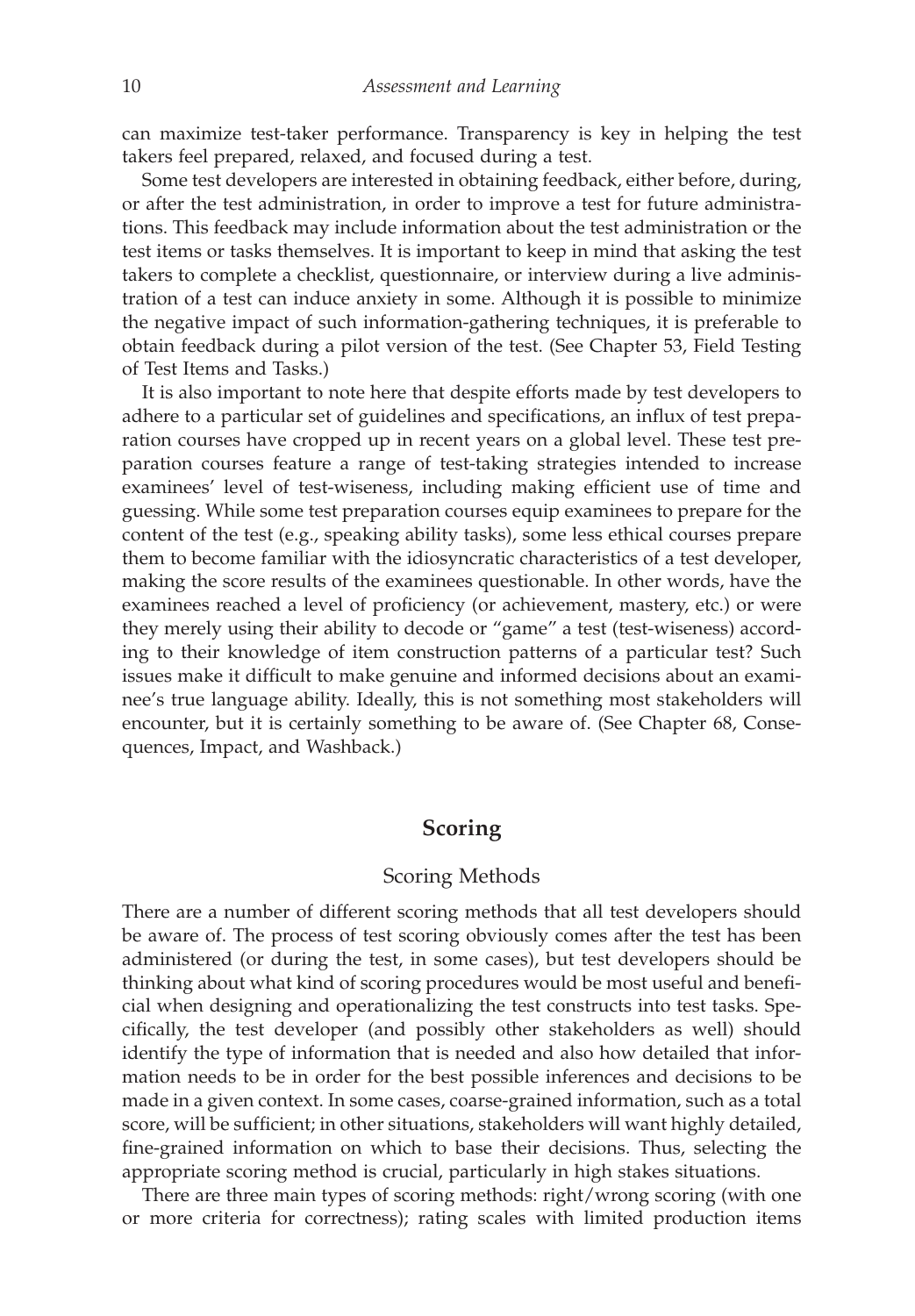(which are typically limited in both the number of scale levels and also the level of detail in the descriptors); and holistic or analytic rubrics with extended production items (which are typically broader in both scale length and the level of detail in the descriptors). Right/wrong scoring is used when test items can be scored as either "right" or "wrong," typically on one dimension. Conventional selected response (e.g., MC) items are typically scored right/wrong, or dichotomously. In this case, when a response is considered right, or correct, it is usually given a score of "1"; responses that are wrong, or incorrect, are given a score of "0." Dichotomous scoring is the most straightforward to implement, but provides the least detailed feedback for the test users when compared to other methods. Test responses can also be scored right/wrong on more than one dimension. For instance, a limited production item (e.g., cloze) may require the test taker to produce both the correct form (e.g., *had run* as opposed to *ran*) and the correct meaning (e.g., *run* as opposed to *walk*) of a particular verb in a blank. The response can be scored as either correct or incorrect on two dimensions (i.e., correctness of form and correctness of meaning). In this case, test takers could be given *two* scores for each blank in the cloze test—each score being dichotomous in and of itself. In this case, right/wrong scoring with multiple criteria for correctness would be being implemented.

The second type of scoring involves rating scales. Rating scales are typically used in scoring limited production items. In this case, the test taker is producing more than single words or phrases; therefore, there may be degrees of correctness on one or more dimensions, rather than being right or wrong. For example, test takers are asked to complete a conversation as part of a DCT by producing one or two short sentences. Responses may be fully precise and meaningful or full of errors and incoherent, but they may also be somewhere in between. In this case, the test developer may decide that responses should be scored on a continuum rather than simply right/wrong. Therefore, individual responses are scored for grammatical accuracy and meaningfulness, each on a scale of 0–3. It is up to the test developer to decide what is being operationalized, elicited, and feasible for scoring in a given task (e.g., perhaps pragmatic appropriateness is also elicited). Using rating scales provides more information for test users than does right/ wrong scoring, but it is typically more coarse-grained than information about test takers obtained through the use of scoring rubrics, since there are usually more score bands and detailed descriptions of behavior associated with rubrics.

The third type of scoring, using rubrics, is typically associated with extended production items or tasks, such as in performance-based speaking or writing assessments. Since extended production responses contain a great deal of language, right/wrong scoring or relatively simple rating scales are often insufficient to capture the heterogeneity along several, potentially distinct, dimensions of testtaker performance (e.g., organizational competence, topic development, and language control in a compare-and-contrast essay). In addition to accounting for several domains of knowledge or ability, rubrics allow for these domains to be scored on multiple bands, or levels. Each level ideally has a detailed description of what the performance looks like at that particular score band, and the descriptions should use parallel language in all bands (e.g., adverbs of frequency, comparative adjectives, etc.). These descriptors help raters identify the characteristics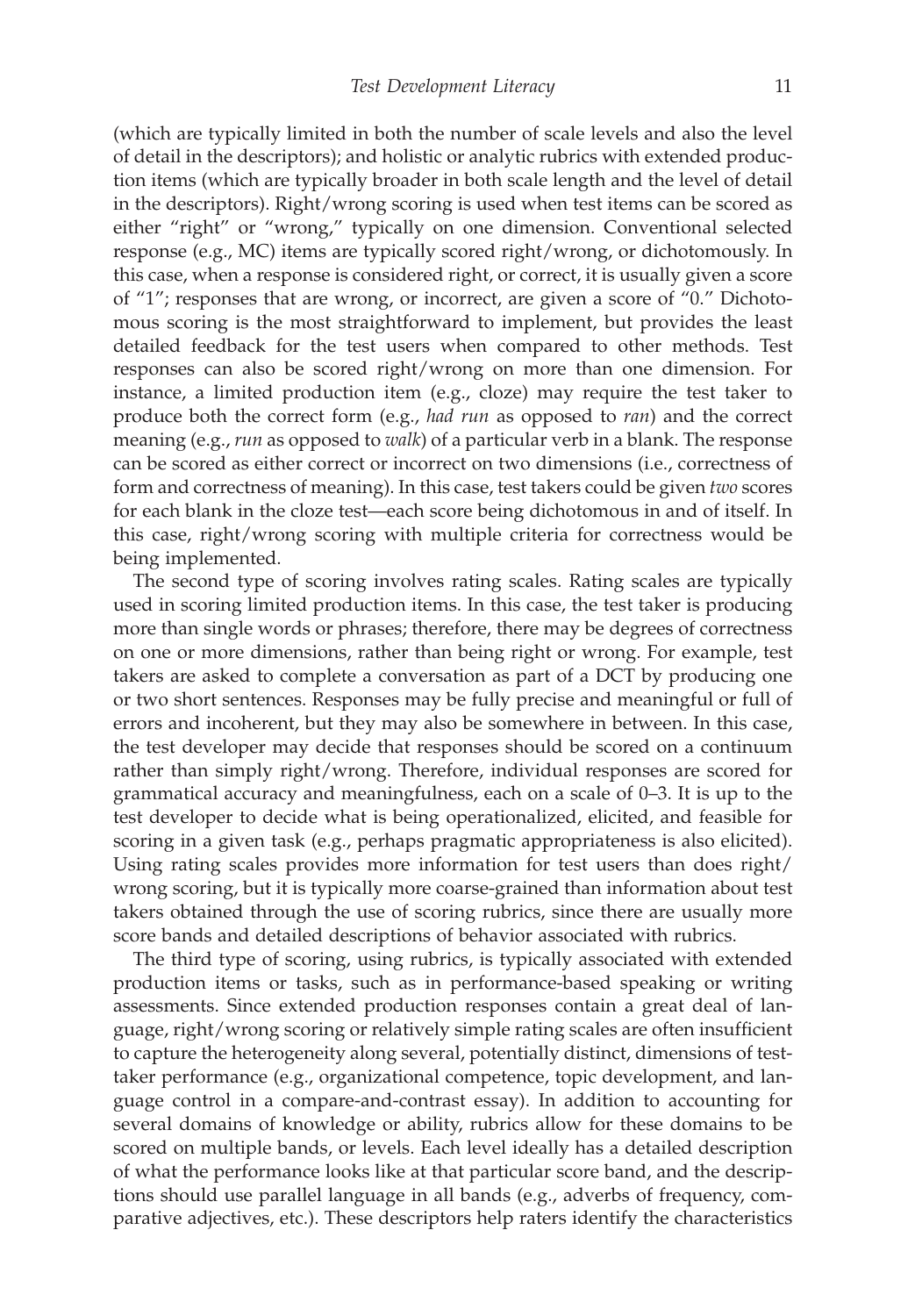of a particular performance and link it to the appropriate score. This alignment helps objectify the rating process and maximize accountability. Holistic rubrics collapse all domains under measure (and their associated descriptors) within one large scale. With holistic scoring, test takers receive a single score for their performance. By contrast, analytic rubrics separate each knowledge or ability component into its own separate scale, thus giving test takers as many scores in their analytic score profile as there are domains in the rubric. Quite obviously, analytic scoring provides more fine-grained information about test-taker performance, but it is usually more labor intensive in terms of rater training and the time required for scoring. Ultimately, it is up to the test developer to decide which type of scoring, holistic or analytic, is most appropriate given the type of information the stakeholders require. However, no matter which type of scoring is chosen, it is important to remember that the construct under measure should always be reflected in the domains and descriptors in the scales. (Sess Chapter 51, Writing Scoring Criteria and Score Reports.)

# Raters and Rater Training

Training raters to score written or oral test samples is an important step in the test development process. Providing solid rater training contributes to reliable and valid interpretations of examinees' scores on test tasks that elicit extended learner output (Cizek & Bunch, 2007). For constructed response tasks (e.g., a persuasive essay or an oral task), raters are needed to score the examinees' written or spoken performance. Ideally, ratings should be blind to reduce bias and raise the notion of fairness. Ultimately, it is important for raters to have a strong knowledge base in matters related to scoring procedures. This is achieved through (a) systematized training, (b) well-defined, unambiguous benchmarks, and (c) a precise rubric whose descriptors depict the domains (i.e., match the construct) of a given task. Without these, raters will fail to agree on what constitutes superior performance on a given task.

The first step in rater training is to have the raters methodically follow standard setting procedures (Cizek & Bunch, 2007). The goal of a standard-setting activity (often called a norming session) is to train raters to be consistent (and equally severe) in their ratings. Before a standard-setting session takes place, it is common for raters to be given training materials that provide examples of different levels of performance that are identified as being representative of each band of the rating scale. During the actual standard-setting session, an impartial arbiter (e.g., the test developer) provides the panel of raters with writing samples that they are asked to score. Raters then compare results in a substantive discussion about the examinees' individual performance. As long as the descriptors are adequate, raters should not be more than one band apart. However, when disagreements arise, an adjudication process occurs in which discrepant raters are asked to provide rationales for their scores using the rating scale descriptors to support their argument, and differences are usually negotiated to reach a "normed" score across the raters. Even if raters appear normed after a standard-setting activity, it is important that they are re-normed periodically to maximize consistency. (See Chapter 80, Raters and Ratings.)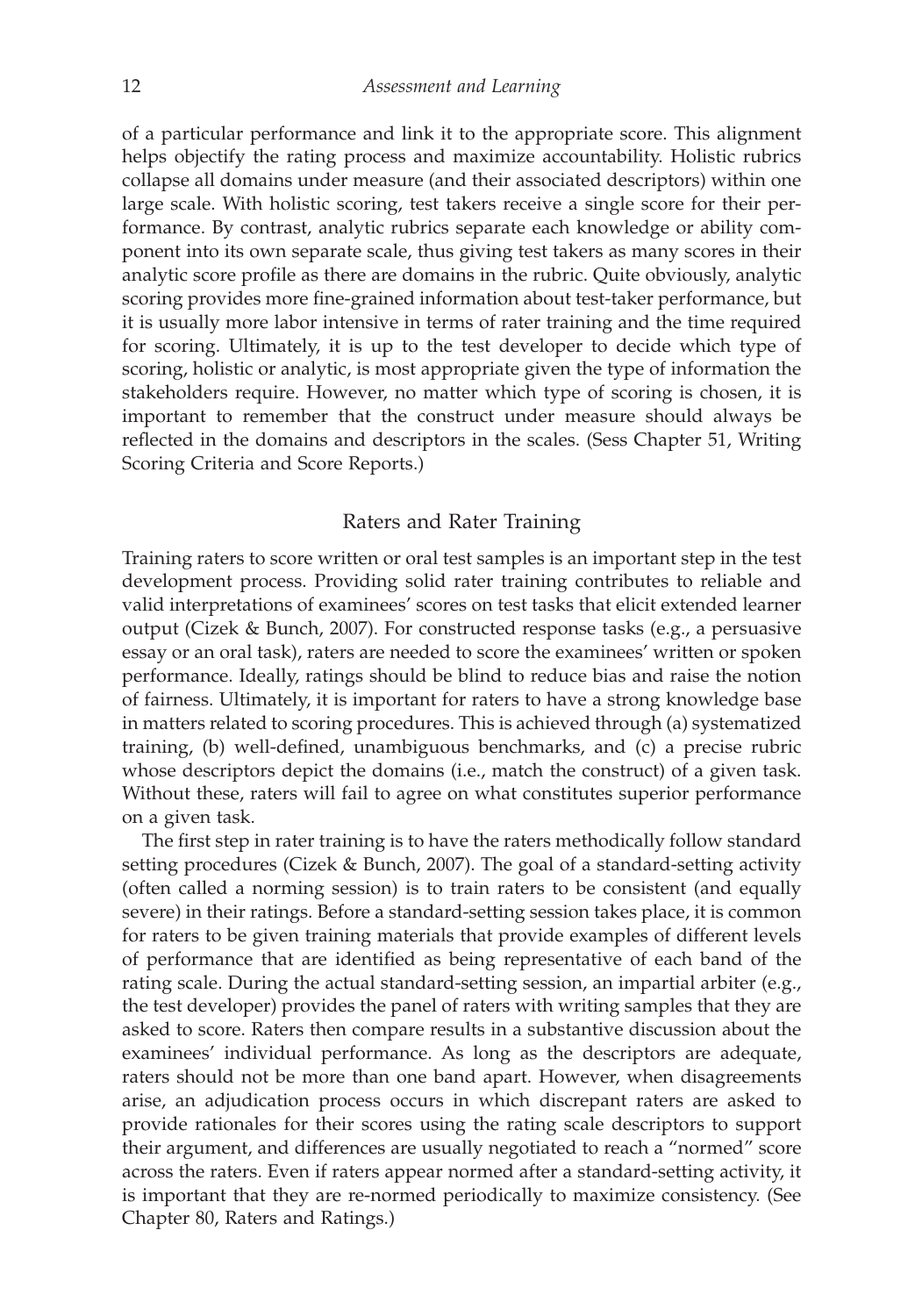#### Reporting Test Results

The first thing to consider when thinking about reporting test results is the audience. Are they test takers, teachers, administrators, parents, employers, governments, or some combination of stakeholders? Different types of stakeholders often require different types of information, and making the information transparent and accessible is key. Therefore, it is up to the test developer to create test tasks to elicit the targeted information, and also choose scoring procedures (e.g., holistic versus analytic scoring) that let the grain size of the information needed be made available for reporting. What would be most helpful given the context? Perhaps for some stakeholders, a single numerical score is sufficient for their purposes (e.g., meeting a cut score for university admissions). However, for other stakeholders, detailed, diagnostic information may be indispensable for prescribing future teaching and/or, learning, or both, as in the case of an English for academic purposes program. Of course, diagnostic feedback is not always practical to give (or, for that matter, available), but since many test takers are also learners, providing as much feedback as possible can prove beneficial to them and their future learning, and hopefully enhance the positive impact of the test. (See Chapter 58, Administration, Scoring, and Reporting Scores.)

# **Test Data Analysis**

Test developers may or may not be the individuals responsible for analyzing test data, but understanding the most commonly used approaches is important for completing the chain of test development. Since data analysis provides insight into the psychometric properties of a test, research findings often lead to subsequent iterations of test revision, and hopefully, improved versions of a test. As part of this process, test developers may again be called on to make changes to test specifications, items or tasks, test administration, scoring procedures, or a combination of these. At a minimum, test developers should understand the purpose of various statistical analyses, what kind of information they provide, and how this information relates back to future test development decisions. If test developers are interested in a more in-depth study of these analyses, Bachman and Palmer (2010) provide a treatment that is specific to language testing, and Carr (2011) provides a tutorial for analyzing language test data using Excel. (See Chapter 56, Statistics and Software for Test Revisions; Chapter 69, Classical Test Theory.)

# Descriptive Statistics

Descriptive statistics provide measures of central tendency and dispersion. Central tendency refers to how well (or how poorly) the broad middle of the test takers performed. Knowing about where our students are "on average" can help inform teaching, learning, and future test revisions (i.e., was the test easier or harder than expected? If so, how can teaching, learning, or testing be changed?). Typically, central tendency is described using the mean, median, or mode. The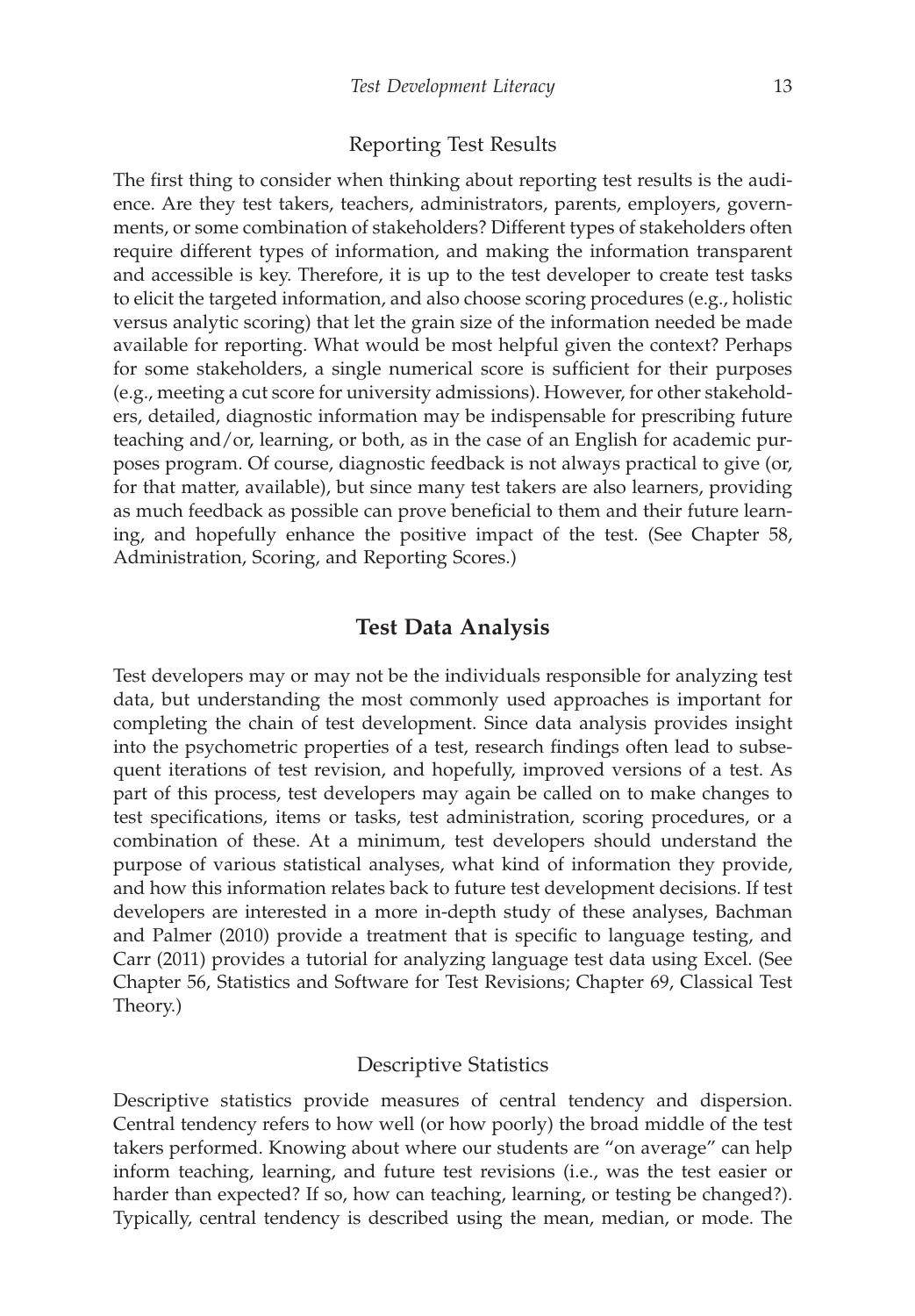most commonly used measure of central tendency, the mean, is the average score on the test. Similar to the mean, though not interchangeable, is the median. The median is the middle score on the test. In other words, if you physically ordered the test papers from lowest score to highest score and then found the test in the middle of the pile, that score would be the median. Since the procedure for obtaining the mean involves an averaging process where even very high (or low) test scores become part of the numerical calculation, the median is not as sensitive to outliers, because the ordering of the test scores in terms of highest, second highest, third highest, and so forth, does not take into account the magnitude of the differences between the scores. Therefore, in cases where outliers' scores skew the mean to be either significantly higher or significantly lower than the true representation of the broad middle test takers' performance, the median may be a better indicator of central tendency than the mean. The mode, or most commonly occurring score, also provides information about the central tendency of the group. Bimodal, or even trimodal, distributions may be seen when there are distinct subgroups of test takers within a test-taker population (e.g., heritage language learners, ESL vs. EFL learners, etc.). If any of these measures of central tendency indicate a different result from what was expected of the average, middle, or most common performance, this may be an indication that test developers need to revisit the design of the test.

Dispersion tells us about the variability in the test-taker population. Are the test takers similar to one another, or very different? In other words, do the results indicate a homogeneous population, and thus one whose members' needs can be addressed in a similar way? Or is it heterogeneous, and, therefore, may we need to contend with a host of diverse teaching, learning, or testing issues? There are two principal measures of dispersion: range and standard deviation. The range is the interval between the lowest and highest scores on a test. Though potentially useful if the population is very large, the range is sensitive to sample size, and thus may be misleading if there are outliers in the data. For example, if most test takers receive scores in the 90s or 100 out of 100, but there is one test taker who receives a score of 10, the range will encompass nearly the entire score spectrum (i.e., 90 points) even though only one test taker received such a low score. In this case, the range of scores on the test would not really be a good reflection of the variability (or the central tendency) of the group. In contrast, the standard deviation is typically a better indicator of how much variability there is in the test scores, since it is an average of how much all the scores deviate from the mean. A high standard deviation would be an indication of a lot of variability in the scores (i.e., heterogeneous population, platykurtic distribution), whereas a low standard deviation would be an indication of very little variability in the scores (i.e., homogeneous population, leptokurtic distribution). A score distribution can also be skewed in such a way as to indicate that test takers did either better or worse than the mean. In other words, the test was relatively easy or hard in terms of probability. Score distributions that are negatively skewed show that a test was relatively easy, and a positive skewness indicates relative difficulty. Classroom achievement test scores are often expected to show negative skewness, whereas a pre-unit check or diagnostic assessment might show positive skewness. Again, if the results are unexpected, this may be an indication that the test developer needs to revise the test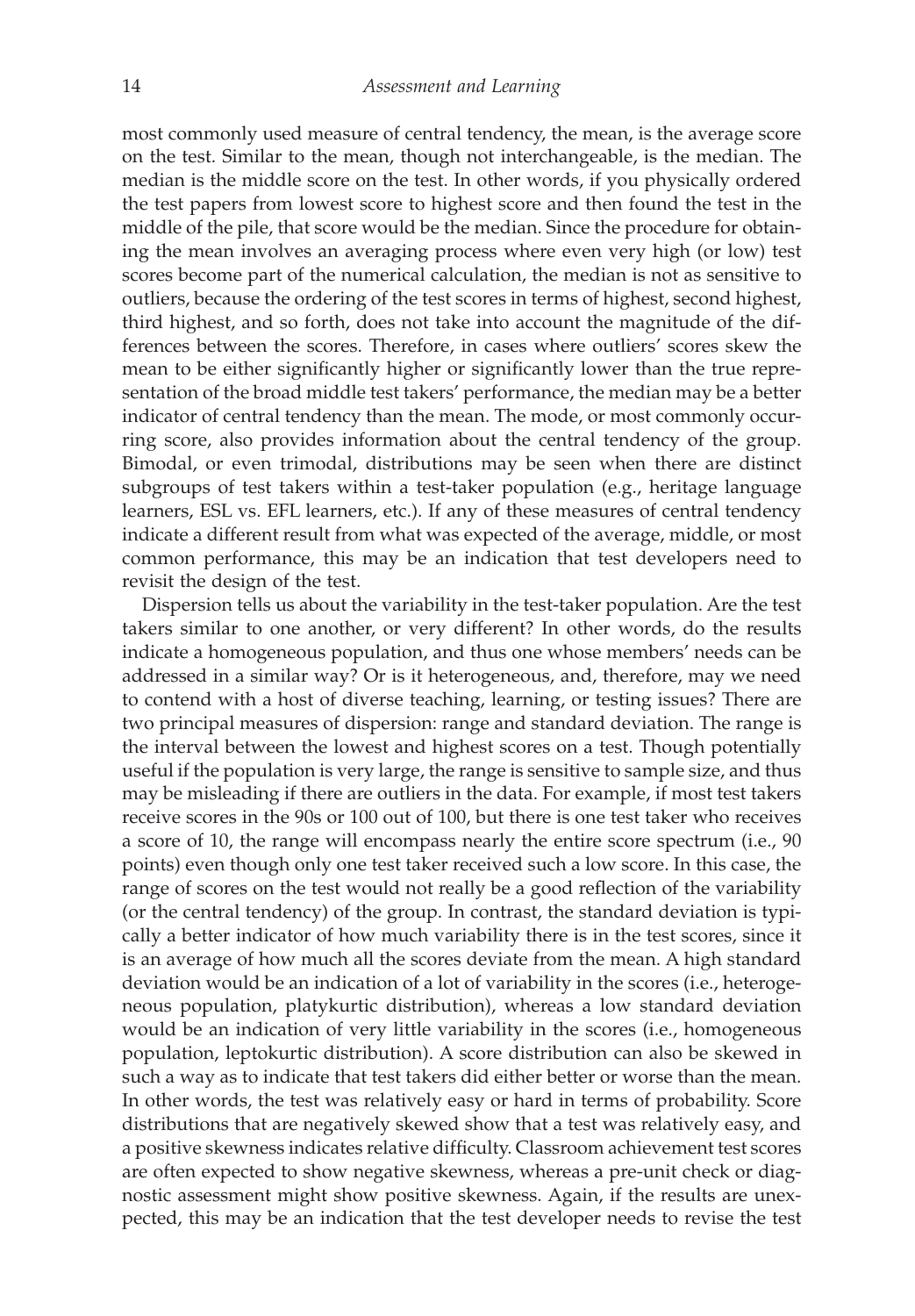(e.g., perhaps add more difficult or more easy items) so that the distribution of the scores matches the expectations of the measurement for future administrations.

#### Reliability Analysis

In order for test developers to determine the utility of an assessment, the reliability, or consistency of measurement, must be determined to show that the test results are trustworthy. If very different test results are obtained when any number of different conditions of the assessment vary (e.g., items or tasks, occasions, raters, forms, or a combination of these), the quality of the information obtained can be considered untrustworthy. Ideally, test scores (i.e., observed score variance in measurement terms) are a close approximation of the test takers' knowledge or ability (i.e., true score variance in measurement terms). The better the test scores represent the test takers' true ability, the higher the reliability will be. However, since measurement is never without error and reliability is never perfect, test results are expected to vary somewhat, but it is up to the test developer and other stakeholders to determine the level of consistency that is acceptable in a given context. Obviously, the higher the stakes of the test, the more important it will likely be for a high level of reliability to be obtained.

Reliability can be maximized through systematic test development procedures, but it is not until the data analysis phase that reliability can be statistically determined. A number of different reliability estimates can be obtained, one internal and three external. Arguably the most important type of reliability estimate is internal consistency reliability. Internal consistency reliability, usually measured with Cronbach's alpha, gives an estimate for the extent to which a test score (i.e., observed score variance) reflects the test takers' theoretical score (i.e., true score variance), rather than error. The better this correspondence is, the higher the reliability will be. There are three different types of external reliability that can be estimated. First, test–retest reliability can be calculated when the same test form is administered on multiple occasions. This type of reliability indicates the extent to which the test taker gets the same score from administration 1 to administration 2. Second, parallel forms reliability can be obtained when one or more forms of a test are given. This type of reliability indicates the extent to which scores on one form of a test are comparable to scores from another test form (created with the same set of test specifications). Last, rater reliability, though external to the test itself, is often calculated as another indication of the consistency of measurement. Inter-rater reliability can be calculated when two or more human raters assign scores to test performance samples, as in a writing or speaking assessment. A high inter-rater reliability would be an indication that the raters are assigning similar scores. Intra-rater reliability can be calculated as an alternative to inter-rater reliability, when a single rater (as opposed to more than one rater) is assigning two or more scores to each test performance. Multiple ratings of a test performance by a single rater sometimes occur, for instance, when a teacher is solely responsible for rating students' work, and would like to rate each student's test twice to minimize any ordering effect. Which reliability estimates are calculated will ultimately depend on the format of the test, the context of the test administration, and scoring procedures used. (See Chapter 70, Classical Theory Reliability.)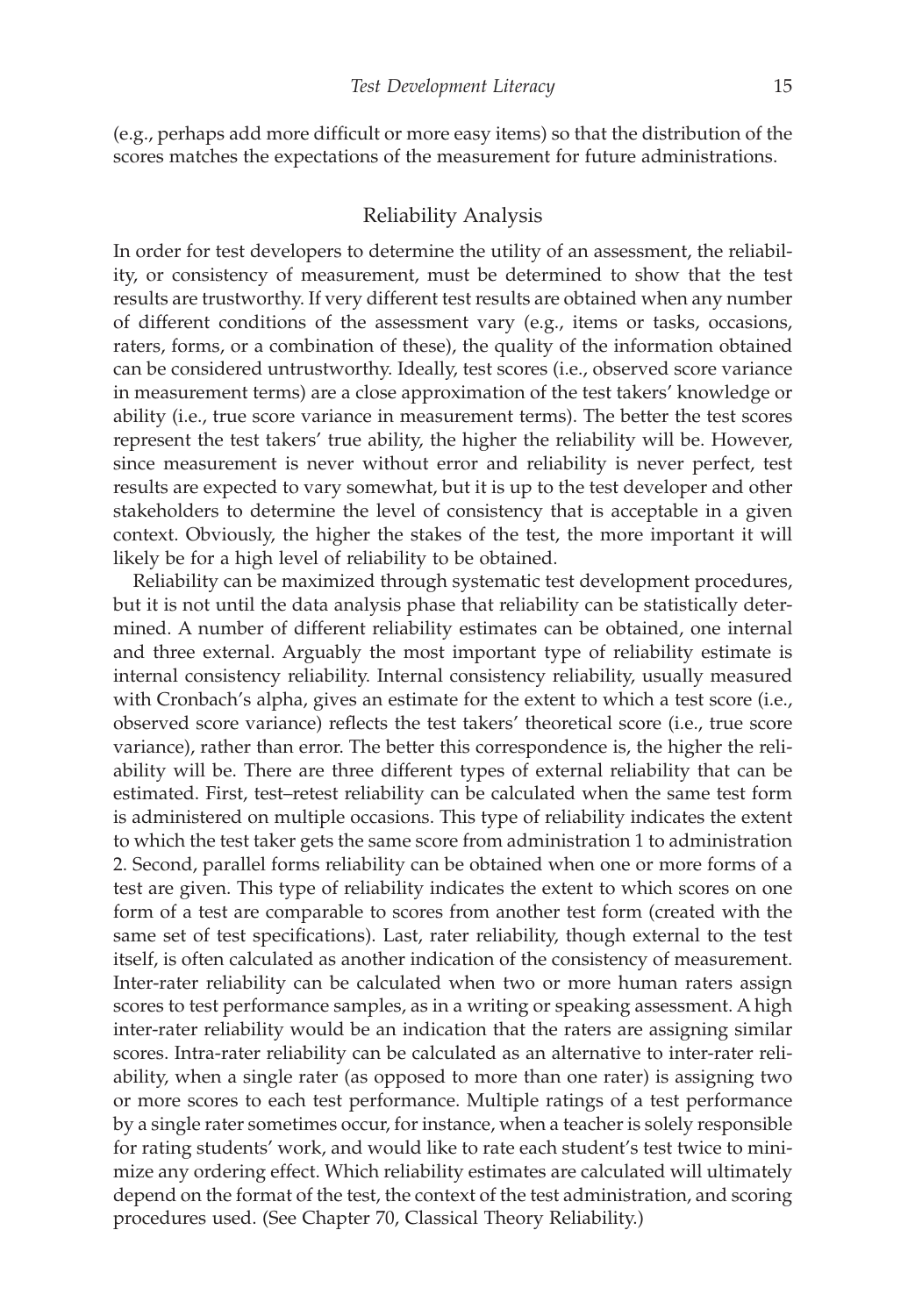## Item Analysis

Once data have been collected from a test administration, item-level information can be used to modify, and hopefully improve, a test. Statistics that indicate item difficulty (also known as item facility) and item discrimination are commonly calculated by test researchers as a first step in item analysis. Item difficulty for dichotomously scored items is usually given in the form of a *p*-value, which is the proportion of test takers who answered an item correctly divided by the number of test takers who answered the item (which is usually the same as the number of test takers who took the test). *P*-values (which are equivalent to item means for dichotomously scored items) range from 0 to 1, with values closer to 1 indicating very easy items and values close to 0 indicating very difficult items. Item difficulty for items not scored dichotomously would be determined simply by calculating the mean for an individual item or task, and would not necessarily range from 0 to 1. The values that would indicate difficulty or ease of an item or task would be interpreted relative to the scale on which the items or tasks were scored and the expected performance of the test takers given the context. Item difficulty can be examined to determine the extent to which the difficulty of the items meets the expectations of the measurement. If the items are too difficult (or too easy), stakeholders, who can include the test developer, may decide that certain items, or the test as a whole, need(s) to be revised.

One goal in testing is often to separate test takers from one another in terms of their knowledge or ability (e.g., masters from nonmasters). Thus, test developers ideally create items that high ability test takers are able to answer correctly more often than low ability test takers. Therefore, another item-level statistic, item discrimination, is useful for determining how well an item performs in terms of separating high ability test takers from low ability test takers. Item discrimination (for dichotomously scored items) is typically calculated using a point biserial correlation. Values above .3 indicate that an item is effectively separating the test takers in terms of their ability, and can be retained as is. Values of .2 to .3 indicate borderline effectiveness and potential for item revision, and values lower than .2 show strong evidence that an item needs to be revised or deleted from a test. Item discrimination values below 0 indicate that lower ability test takers performed better on a given item than did higher ability test takers. Since this finding runs completely counter to expectations, any item showing negative discrimination should first be examined for miskeying, double-keying, potentially confusing language in the instructions or in the item itself, or a combination of these, before it is revised or ultimately rejected. It is important for test developers to keep in mind that any time an item is removed from a test, item discrimination statistics for the other items will change slightly. Therefore, it is best to perform these calculations again for each iteration of the analysis and subsequent test pilots, since item-level statistics tend to become more stable as improvements to a test are made. Finally, once items (and their associated statistics) can be considered acceptably stable for a given context, an item bank can be constructed so that test developers can pick and choose from a pool of items of varied difficulties to create new forms of a test. As part of the item bank, statistics such as item difficulty and discrimination can be catalogued and revised each time an item is administered.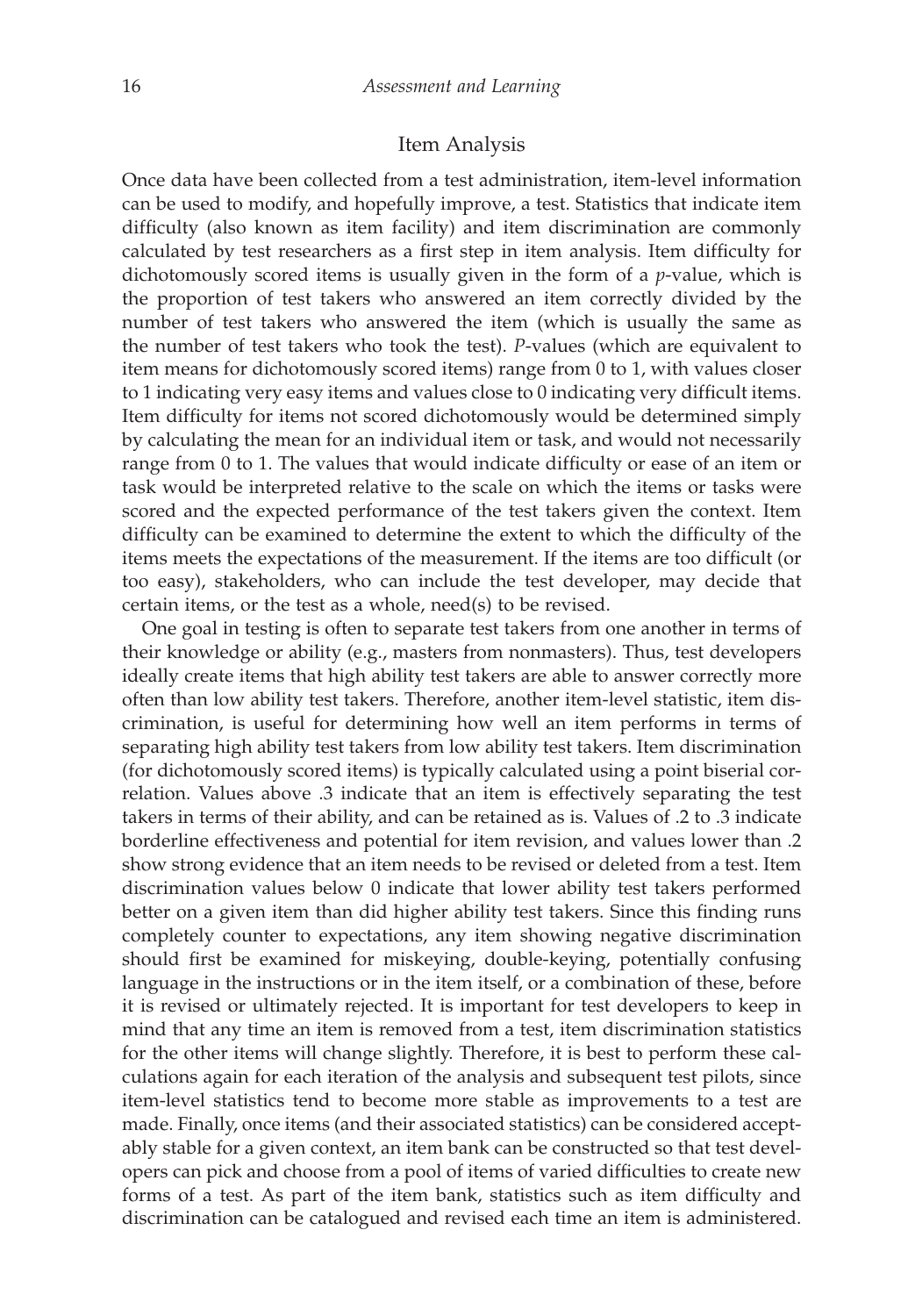Not only is item banking useful for testing companies in terms of cost savings, but also classroom teachers may find item banking useful either for themselves when teaching the same level year after year, or to share with colleagues who may be teaching in the same program. (See Chapter 49, Item Banking.)

# Higher-Level Analyses

Even if test developers are not the ones responsible for performing the actual analysis of test data, it is important that they have an awareness of the higher-level analyses that are available to researchers, since test revisions, (re)piloting, and changes to scoring procedures that often occur as a result of research findings usually become the responsibility of the test development team (and administration personnel). The most commonly used statistical models in language assessment research are item response theory (IRT), structural equation modeling (SEM), generalizability theory, and their related models. The specific statistical model that is employed will depend on the types of questions the stakeholders want answered. A comprehensive treatment of these models is beyond the scope of this chapter; however, information relating to each that is also specific to language assessment can be found in Chapter 72, The Use of Generalizability Theory in Language Assessment; Chapter 73, Exploratory Factor Analysis and Structural Equation Modeling; Chapter 75, Item Response Theory in Language Testing; and Chapter 77, Multifaceted Rasch Analysis for Test Evaluation.

# **Conclusion**

The purpose of this chapter is to provide the fundamental concepts that anyone developing a language test needs to consider. Oftentimes in a context where there are limited resources, one person (e.g., a classroom teacher) is tasked with having to develop a test for the assessment of their learners. Having an understanding of the basic concepts of test construction is obviously critical, but also having working knowledge of test administration practices, scoring procedures, and data analysis is important since any and all of these elements of the assessment process can directly affect test development. This chapter provides an overview of the conventional uses of tests, followed by instruction in construct definition and, ultimately, training in test construction, test administration, scoring considerations, and data analysis. The systematicity with which such processes are conducted can greatly affect the quality of a language test.

#### **References**

- Bachman, L. F., & Palmer, A. S. (1996). *Language testing in practice: Designing and developing useful language tests.* Oxford, England: Oxford University Press.
- Bachman, L. F., & Palmer, A. S. (2010). *Language assessment in practice: Developing language assessments and justifying their use in the real world*. Oxford, England: Oxford University Press.